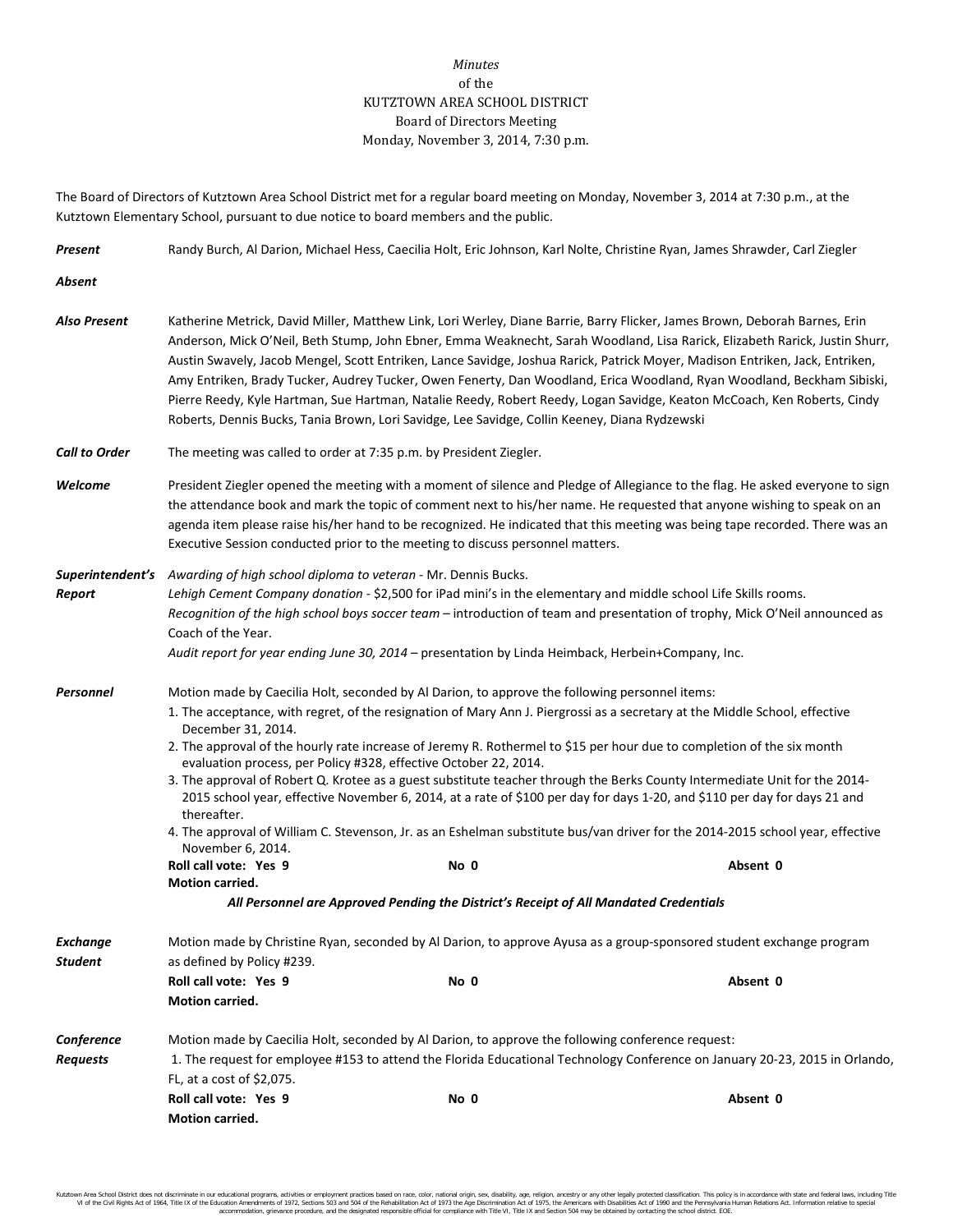| Policies -                                                            | Motion made by Randy Burch, seconded by Karl Nolte, to approve the first reading of the following policies:<br>Policy #102 - Academic Standards<br>Policy #105 - Curriculum                                                                                                                                                                                                                                                                                  |      |                                                                                                                          |  |  |                                    |                                                                                                                                                                                                                                                                                                    |      |          |  |  |
|-----------------------------------------------------------------------|--------------------------------------------------------------------------------------------------------------------------------------------------------------------------------------------------------------------------------------------------------------------------------------------------------------------------------------------------------------------------------------------------------------------------------------------------------------|------|--------------------------------------------------------------------------------------------------------------------------|--|--|------------------------------------|----------------------------------------------------------------------------------------------------------------------------------------------------------------------------------------------------------------------------------------------------------------------------------------------------|------|----------|--|--|
|                                                                       | Policy #105.1 – Reviews of Instructional Materials by Parents/Guardians and Students<br>Policy #106 - Guides for Planned Instruction<br>Policy #107 - Adoption of Planned Instruction<br>Policy #108 - Adoption of Textbooks<br>Policy #203.1 - HIV Infection                                                                                                                                                                                                |      |                                                                                                                          |  |  |                                    |                                                                                                                                                                                                                                                                                                    |      |          |  |  |
|                                                                       |                                                                                                                                                                                                                                                                                                                                                                                                                                                              |      |                                                                                                                          |  |  |                                    | Roll call vote: Yes 9                                                                                                                                                                                                                                                                              | No 0 | Absent 0 |  |  |
|                                                                       |                                                                                                                                                                                                                                                                                                                                                                                                                                                              |      |                                                                                                                          |  |  |                                    | Motion carried.                                                                                                                                                                                                                                                                                    |      |          |  |  |
|                                                                       |                                                                                                                                                                                                                                                                                                                                                                                                                                                              |      |                                                                                                                          |  |  | <b>Travel Accident</b><br>Coverage | Motion made by Jim Shrawder, seconded by Christine Ryan, to approve the purchase of 24-hour Travel Accident Insurance<br>for the 2015 calendar year, from the Pennsylvania School Board Association (PSBA) Insurance Trust for the following employees<br>at an annual cost of \$36.00 per person. |      |          |  |  |
|                                                                       |                                                                                                                                                                                                                                                                                                                                                                                                                                                              |      |                                                                                                                          |  |  |                                    | Roll call vote: Yes 9                                                                                                                                                                                                                                                                              | No 0 | Absent 0 |  |  |
| Motion carried.                                                       |                                                                                                                                                                                                                                                                                                                                                                                                                                                              |      |                                                                                                                          |  |  |                                    |                                                                                                                                                                                                                                                                                                    |      |          |  |  |
| <b>Early Learning</b><br><b>Center Rent</b><br><i><b>Increase</b></i> | Motion made by Jim Shrawder, seconded by Randy Burch, to waive the 3% per year rent increases associated with the Early<br>Learning Center and their lease of Classrooms 100 and 102 at the Administration Building. This will waive the rent increases<br>retroactive to the beginning of the leases. It is understood that the ELC will take steps to improve their revenue going forward.<br>Roll call vote: Yes 9<br>Absent 0<br>No 0<br>Motion carried. |      |                                                                                                                          |  |  |                                    |                                                                                                                                                                                                                                                                                                    |      |          |  |  |
| Purchase of                                                           |                                                                                                                                                                                                                                                                                                                                                                                                                                                              |      | Motion made by Michael Hess, seconded by Karl Nolte, to approve the purchase of fitness equipment from Webster's Fitness |  |  |                                    |                                                                                                                                                                                                                                                                                                    |      |          |  |  |
| <b>Fitness</b>                                                        | Products, Inc. at a cost of \$12,810 per the attached estimate. Vendor is a participant in the CO-STARS state contract.                                                                                                                                                                                                                                                                                                                                      |      |                                                                                                                          |  |  |                                    |                                                                                                                                                                                                                                                                                                    |      |          |  |  |
| <b>Equipment</b>                                                      | Roll call vote: Yes 9<br>Motion carried.                                                                                                                                                                                                                                                                                                                                                                                                                     | No 0 | Absent 0                                                                                                                 |  |  |                                    |                                                                                                                                                                                                                                                                                                    |      |          |  |  |
| <b>Installation</b>                                                   |                                                                                                                                                                                                                                                                                                                                                                                                                                                              |      |                                                                                                                          |  |  |                                    |                                                                                                                                                                                                                                                                                                    |      |          |  |  |
| of Flooring                                                           | Motion made by Christine Ryan, seconded by Jim Shrawder, to approve Webster's Fitness Products, Inc. to install flooring in<br>the auxiliary gym at a cost of \$6,039 per the attached estimate.                                                                                                                                                                                                                                                             |      |                                                                                                                          |  |  |                                    |                                                                                                                                                                                                                                                                                                    |      |          |  |  |
|                                                                       | Roll call vote: Yes 9                                                                                                                                                                                                                                                                                                                                                                                                                                        | No 0 | Absent 0                                                                                                                 |  |  |                                    |                                                                                                                                                                                                                                                                                                    |      |          |  |  |
|                                                                       | Motion carried.                                                                                                                                                                                                                                                                                                                                                                                                                                              |      |                                                                                                                          |  |  |                                    |                                                                                                                                                                                                                                                                                                    |      |          |  |  |
| <b>Installation</b><br>of Mirrors                                     | Motion made by Randy Burch, seconded by Karl Nolte, to approve Kutztown Mirror & Glass Service to install mirrors in<br>the auxiliary gym at a cost of \$3,450 per the attached estimate.                                                                                                                                                                                                                                                                    |      |                                                                                                                          |  |  |                                    |                                                                                                                                                                                                                                                                                                    |      |          |  |  |
|                                                                       | Roll call vote: Yes 9                                                                                                                                                                                                                                                                                                                                                                                                                                        | No 0 | Absent 0                                                                                                                 |  |  |                                    |                                                                                                                                                                                                                                                                                                    |      |          |  |  |
|                                                                       | Motion carried.                                                                                                                                                                                                                                                                                                                                                                                                                                              |      |                                                                                                                          |  |  |                                    |                                                                                                                                                                                                                                                                                                    |      |          |  |  |
| <b>Refinishing of</b><br><b>Weight Lifting</b>                        | Motion made by Jim Shrawder, seconded by Randy Burch, to approve Van Industries to refinish the weight lifting equipment<br>at the High School at a cost of \$945 per the attached agreement.                                                                                                                                                                                                                                                                |      |                                                                                                                          |  |  |                                    |                                                                                                                                                                                                                                                                                                    |      |          |  |  |
| Equipment                                                             | Roll call vote: Yes 9                                                                                                                                                                                                                                                                                                                                                                                                                                        | No 0 | Absent 0                                                                                                                 |  |  |                                    |                                                                                                                                                                                                                                                                                                    |      |          |  |  |
|                                                                       | Motion carried.                                                                                                                                                                                                                                                                                                                                                                                                                                              |      |                                                                                                                          |  |  |                                    |                                                                                                                                                                                                                                                                                                    |      |          |  |  |
| <b>Chiller</b> and<br><b>Boiler Water</b>                             | Motion made by Caecilia Holt, seconded by Randy Burch, to approve accept the bid from Cascade Water Services for chiller<br>and boiler water treatment services for the 2014-2015 fiscal year.                                                                                                                                                                                                                                                               |      |                                                                                                                          |  |  |                                    |                                                                                                                                                                                                                                                                                                    |      |          |  |  |
| <b>Treatment</b>                                                      | Roll call vote: Yes 9                                                                                                                                                                                                                                                                                                                                                                                                                                        | No 0 | Absent 0                                                                                                                 |  |  |                                    |                                                                                                                                                                                                                                                                                                    |      |          |  |  |
|                                                                       | Motion carried.                                                                                                                                                                                                                                                                                                                                                                                                                                              |      |                                                                                                                          |  |  |                                    |                                                                                                                                                                                                                                                                                                    |      |          |  |  |
| <b>Maintenance</b>                                                    |                                                                                                                                                                                                                                                                                                                                                                                                                                                              |      | Motion made by Christine Ryan, seconded by Jim Shrawder, to approve the purchase of a Dodge 3500 Tradesman truck from    |  |  |                                    |                                                                                                                                                                                                                                                                                                    |      |          |  |  |
| <b>Truck Purchase</b>                                                 | Sands Chrysler Jeep Dodge at a cost of \$27,552 per the attached quote.                                                                                                                                                                                                                                                                                                                                                                                      |      |                                                                                                                          |  |  |                                    |                                                                                                                                                                                                                                                                                                    |      |          |  |  |
|                                                                       | Roll call vote: Yes 9<br><b>Motion carried.</b>                                                                                                                                                                                                                                                                                                                                                                                                              | No 0 | Absent 0                                                                                                                 |  |  |                                    |                                                                                                                                                                                                                                                                                                    |      |          |  |  |
| Snowplow                                                              | Motion made by Christine Ryan, seconded by Randy Burch, to approve the purchase of a 8.5 ft V snowplow from E.M. Kutz, Inc.                                                                                                                                                                                                                                                                                                                                  |      |                                                                                                                          |  |  |                                    |                                                                                                                                                                                                                                                                                                    |      |          |  |  |
| Purchase                                                              | at a price of \$5,451 per the attached quote. Vendor is a participant in the CO-STARS state contract.                                                                                                                                                                                                                                                                                                                                                        |      |                                                                                                                          |  |  |                                    |                                                                                                                                                                                                                                                                                                    |      |          |  |  |
|                                                                       | Roll call vote: Yes 9                                                                                                                                                                                                                                                                                                                                                                                                                                        | No 0 | Absent 0                                                                                                                 |  |  |                                    |                                                                                                                                                                                                                                                                                                    |      |          |  |  |
|                                                                       | Motion carried.                                                                                                                                                                                                                                                                                                                                                                                                                                              |      |                                                                                                                          |  |  |                                    |                                                                                                                                                                                                                                                                                                    |      |          |  |  |

Kutztown Area School District does not discriminate in our educational programs, activities or employment practices based on race, color, national origin, sex, disability, age, religion, ancestry or any other legally prot